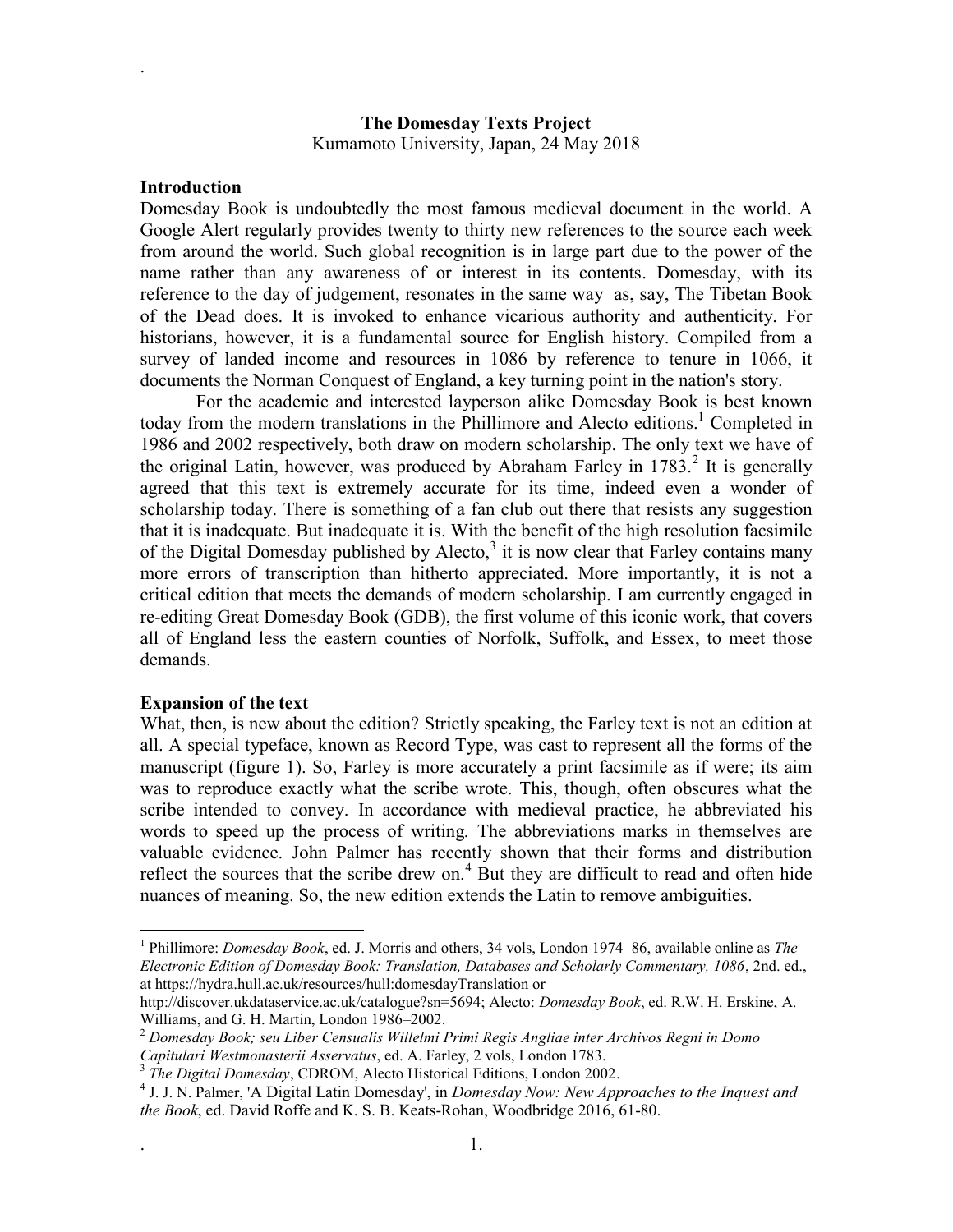| TERRA PICOT DE GRENTEBR IN STANES HEND                                                                    | TERRA PICOT DE GRENTEBRIGE EN STANES HVNDRET                                                                                                      |
|-----------------------------------------------------------------------------------------------------------|---------------------------------------------------------------------------------------------------------------------------------------------------|
| 11cor de Grentebrige ten In CoE1A 1111. hid                                                               | PICOT de Grentebrige tenet In COEIA  iiii. hidas                                                                                                  |
| 7 dim .7 x . acs . Tra . e . v . car . In diiio . e una .7 v111.                                          | et dimidiam, et x, acras. Terra, est y, carucis. In dominio, est una, et viii.                                                                    |
| uilli. hnt. 1111. car. Ibi. 11. molini 7 dim de. xx11. fol.                                               | uillami, habent, iiii, carucas. Ibi, ii, molini et dimidius de .xxti i-i, solidis.                                                                |
| Ptü car. Int tot ual 7 ualuit. vt11. lib.                                                                 | Pratum carnets. Inter totum nalet et naluit vii. libras. Hane terram                                                                              |
| De hac tra tenuer Alricus 7 Godric . 111 . hid 7 dim.                                                     | De hac terra tenuerunt Alricus monacus et Godric .iii. hidas et dimidiam.                                                                         |
| hões abbis de Ramefy . h potuci recede abfq. lictia ej.                                                   | homines abbatis de Ramesy. non potuerunt recedere absque licentia eius.                                                                           |
| 7 1111.fochi hocs.R.E.tenuer.1.hid 7 x.acs.n potuer >                                                     | et iiii. sochemanni homines .Regis. Edwardi. tenuerunt .i. hidam et x. acras. non potuerun                                                        |
| dare nee uende fine lictia regis. IN CILDEFORD HVND.                                                      | dare nec uendere sine licentia regis. IN CILDEFORD HVNDRET.                                                                                       |
| In Papefuuorde ten Rad de picot . 111 . uirg . Tra . ë                                                    | In Pampesuuorde tenet Radulfus de picot .iii. uirgas. Terra .est                                                                                  |
| .1.car.7 ibi. e.7 11.ac pti. Val 7 ualuit sep x.fol. Hanc                                                 | .i. carucae. et ibi .est. et ii. acrae prati. Valet et ualuit semper x. solidos. Hanc                                                             |
| tenuit Ederic ho Alurici cilt.7 recede potuit cu tra.                                                     | tenuit Edericus homo Alurici cilt. et recedere potuit cum terra.                                                                                  |
| Ipfe Picot ten HESTITONE. IN WITELESFORD HD.                                                              | Ipse Picot  tenet HESTITONE. IN WITELESFORD HIMDRET.                                                                                              |
| p xv. hid 7 dim fe defd. Tra. ë x111. car. In dhio. v11.                                                  | Pro xv. hidis et dimidia se defendit. Terra .est xiii. carucis. In dominio .vii.                                                                  |
| hide 7 III . uirg .7 ibi . ë. 1 . car .7 III . adhuc pofs fieri.                                          | hide et iii. uirgae. et ibi .est .i. caruca. et iii. adhuc possunt fieri.                                                                         |
| lbi.xx.uilli cu.x11.bord hiit.xx.cař.lbi.11.molini                                                        | Ibi .xx. uillani cum .xii. bordariis habent .ix. carucas. Ibi .ii. molini                                                                         |
| de xx1.fol 7 1111.den. ptu. 111.car. In totis ualent ual                                                  | de xxi, solidis et iiii, denariis, Pratum, iii, carucis. In totis ualentiis ualet                                                                 |
| x.lib. Qdo recep: xv1.lib.7 tntd T.R.E. Hanc tra                                                          | x. libras. Quando recepit: xvi. libras. et tantundem T. R. E. Hanc terram                                                                         |
| recep picot p. 11. manerijs ut dicit. Viginti fochi tenuci.                                               | recepit picot pro .iiobus. maneriis ut dicit. Viginti sochemanni tenuerunt.                                                                       |
| Hoz un ho Algari dim hid habuit. ii potuer recede                                                         | Horum unus homo algari comitis dimidiam hidam habuit, non potuerunt recedere                                                                      |
| Alij ů hoes R.E.fuer.7 recede potuer.7 VIII. aueras<br>7 VIII - inew . 7 111. Heneward nicroomiti imposer | Alii uero homines Regis. Edwardi. fuerunt. et recedere potuerunt. et viii. aueras<br>at viii. Inewardos, at iii, benewardos nicecomiti innenerunt |
|                                                                                                           |                                                                                                                                                   |

Figure 1: a. *the Farley transcript of part of GDB 200, the beginning of Picot of Cambridge's chapter,* b. *expansion of the same entries.*

The process is revealing some interesting characteristics. When one dips into Farley there is a tendency to assume that the scribe was always competent. He was not. He often got tired and his Latinity - his fluency in Latin - deserted him. In places, for example, it is common to find a singular subject and plural verb, or vice versa. What was intentional and what was accidental becomes an issue and introduces uncertainty. Conversely, new insights emerge. For example, the formula *silua* x *porc'* has always been understood as *silua* x *porcis*, 'woodland for so many pigs', and thus has been seen as a unambiguous measure of woodland. However, a *punctus elevates*, an upside-down semicolon, is regularly inserted after *silua*, indicating that a phrase is to be understood (figure 2). From the small number of cases in which it is supplied, it is clear that the pigs were the render that tenants made for the right to pannage, the pasturing of their pigs. Since rates varied from area to area and probably village to village, the data afford no straightforward measure of woodland.

HOONEL MINGE NUND Lev x in drue Gode Lannes. Lex. E. cenure. E. x un bise nung geldu reddid. 7 ra. é. XX. cap. n dnio sunt.in. ca with 7 xx x bord cu. xix. co  $1.7$  111. mount de x folid 7 viii. den.  $7x - 3c - 8$  $\frac{1}{2}$ .  $\frac{1}{2}$   $\frac{1}{2}$   $\frac{1}{2}$   $\frac{1}{2}$   $\frac{1}{2}$   $\frac{1}{2}$   $\frac{1}{2}$ et am rediad pensu 7 arlura. xx.lot.

Figure 2: *GDB 30v, Godalming, the woodland formula.* 

#### **Formatting of the text**

.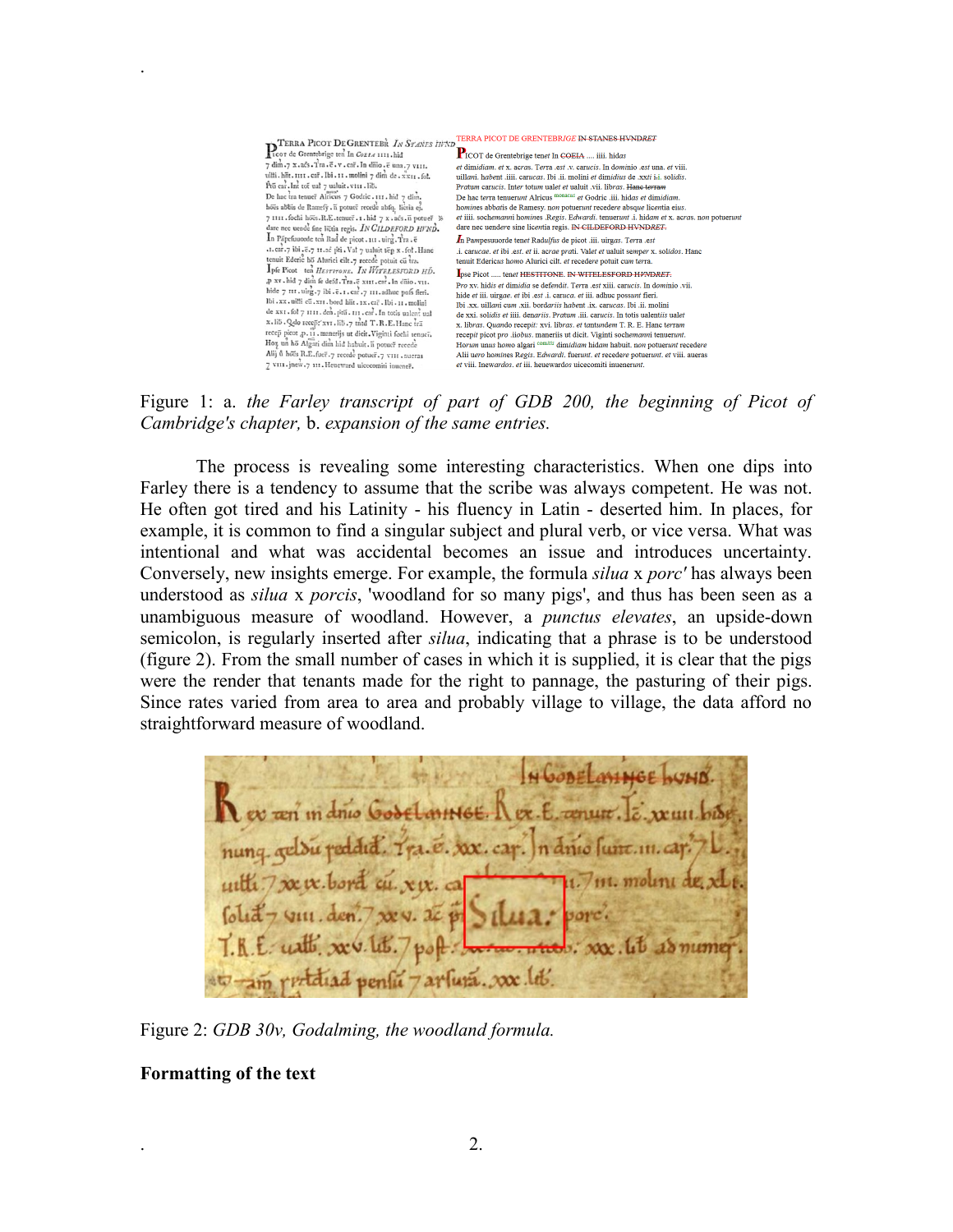The expansion of the Latin, then, not only makes the text easier to read but also extends its interpretative possibilities. So too do graphical forms, design elements if you like, that are used to convey meaning. The forms of initial letters and place-names, for example, can indicate the status of the land described. Thus, an initial square I and rubricated uppercase place-name, that is a place-name ruled though in red, can indicate an estate centre, a manor. By contrast, a rustic I and lower case unrubricated place-name point to a subordinate holding, either a berewick or sokeland (figure 3). The forms reveal estate structures that are otherwise invisible in the text. In the Cambridgeshire hundred of Papworth, for example, three extensive estates can be identified in this way, the interlocking of their elements indicting they were of some antiquity in 1086 (figure 4).<sup>5</sup>

.

 $\overline{a}$ 

Vat justum. b. Ot. har. 11. gal renum todeus. ust rusture. C. B.t. I. L. villet. banc one conun fasous n est uilla ten.t. fochf.1. ung' fut comme Trace.un bob. In fugelefman went in milar is hepes lay by 7 ibi fune. 15 oja uat 7 ualum ...... [ot. Premec renum fub de 4 commo 1. bo 172 e.1. car? 7u. bou. pai. 1. car? Essaia.7 inuen incuitardu. Vat 7 ualum 20. fot. I. L. 200 fot. banc of a 5 11 11 10 ye an 1. com. b1 . 11 h 8 7 11. un Trac. vm. cenux Esseur 7h fa muemet. 11. meurard uree. cap? In Snito.it. hose.7 the furt. in. cap? Ibe xvi. with 7v. In herleftone cen Odo Se com . V. ung tre 7 dim. bord cu.v. car? Ibi.v. feru. 7 ymolin'de xvi fot. pai Trace.1. car 7 dim. 7 ibi. e. car 7 dim. cu uno unto 11. car! Silua. por. pore. Int we ust x11. lib. Xoo recep. 7111. bord. Vat xx. lot x so recept xx. I. A. f. xxx. lot. 77.R.E. x0. lib. bis un locks ven. uurg subcomme. De bae da. un urg 7 du renner un foche fub Eddeut. et appeara cu limone. Danc qu cenur Esseus. 7 inuenido u press meccom? 7 cam recede pourer. 7 ibi. 1. sochs futt. q invent dueja incecomita. mur fut Organo. 1. ung conun. un pranuard In Grentebrige be. A. com. x. burgenfel. n En recaté poarce.<br>n Espo cen hardum de comme 1. ba 7 dim. Ma Lurroue cen. d. com. Ibi. 11. bio 7 dum. Trave v.  $\frac{1}{2}$  or  $\frac{1}{2}$  h  $\frac{1}{2}$  h  $\frac{1}{2}$  h  $\frac{1}{2}$  d m<sup>3</sup>  $\frac{1}{2}$  ths  $\frac{1}{2}$  th  $\frac{1}{2}$  function  $\frac{1}{2}$  b  $\frac{1}{2}$  .  $\frac{1}{2}$  function  $\frac{1}{2}$  function  $\frac{1}{2}$  function  $\frac{1}{2}$  function  $\frac{1}{2}$ Tra. e. 11. car 7 1bi furt cu. v. until 7n. bors. 711. bord, b1. 1111. ferut. 71. molin So Nut. fol. pai 1.047. pai. n. car. Vat. cox. fot. X do recept por. I. I. for al. fot. C. Totorc. me we wat will be too recept / LR.E. hance tra. G. Sochi ful Essena renuer un Inox renute Esseurpulchra. muency. 7 recede power. IN EXHINGTORD Bo ple domane lb. v. biog. 7/2. é. v.u. car. In Acelai. ten Almar Se comme 1. bis 7111. un dum 7 dum 7 de sure un cap bi-xi unti 74 bord. Trace. in car. In driv. E una car. 7 11. uit 70. bord ai N. car. Ibirun ferun 71. mot se su. fot 7 vin deny. cu. 11. car. Ibi. 11. feru. pai. 1. car. Silua ad fepet. pai.u. car? Islace. porce Incordinat partner or lab. Vat 7 unlutt. xl. [d. ] h. f. L. Cot. Hemec centuit so as renun Eddeua. T.A.E. fub Esseus. 71. meuriard muer? Trecede poam

Figure 3: *GDB 194, square and rustic initial letters. The occasional change of one form to another indicates that the devices were used consciously to convey meaning.* 

<sup>5</sup> David Roffe, 'McLuhan Meets the Master: Scribal Devices in Great Domesday Book', in *Domesday Now*, 81-108.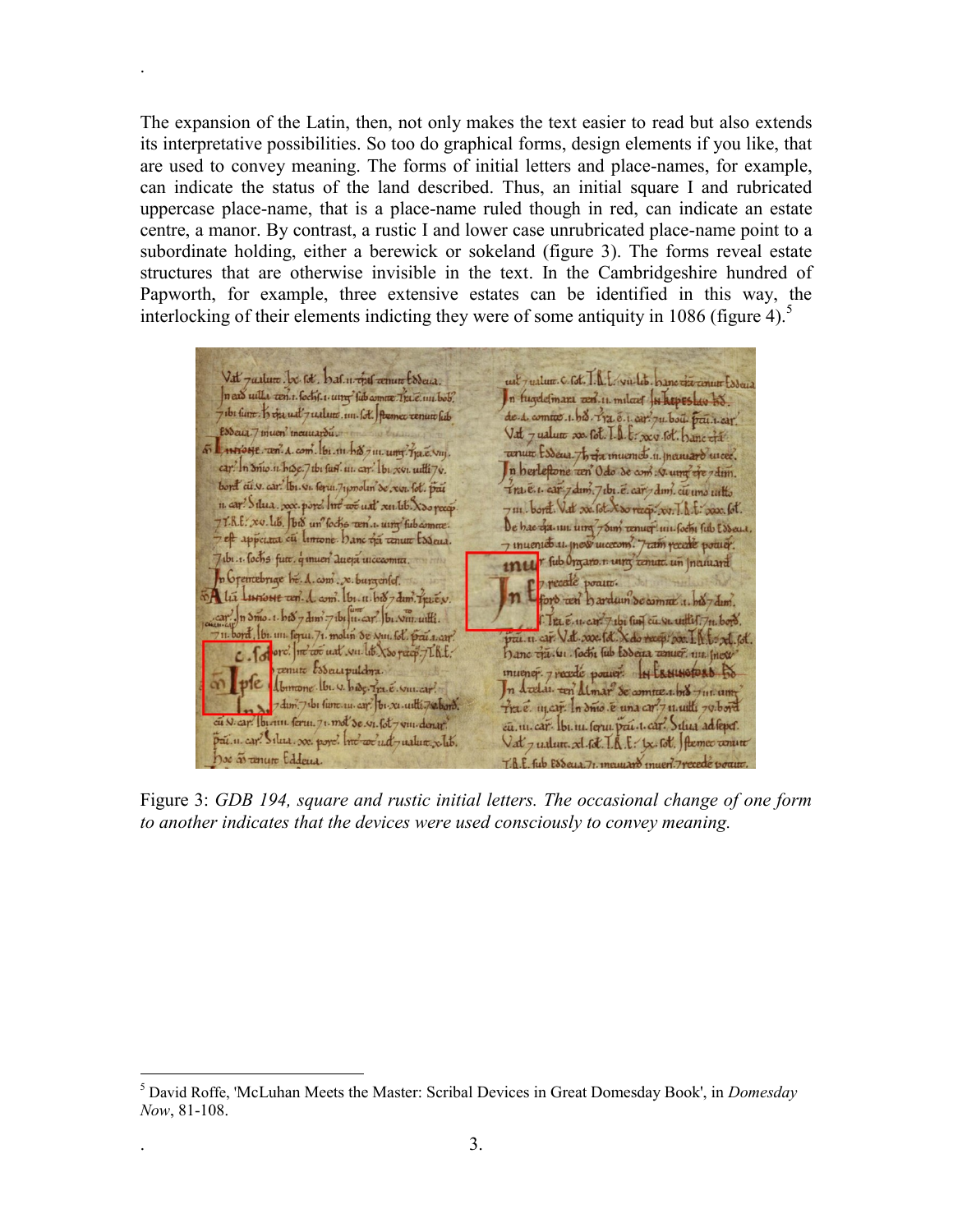

Figure 4: *estate structures in Papworth hundred, Cambridgeshire as reconstructed from initial letter forms. Square=manorial entry, circle=berewick, diamond=freeholding.*

Equally important is the general layout of the text. Blank lines can indicate different sections that are not otherwise signalled. In Kent, for example, they distinguish blocks of land in the same hundred, while in Lincolnshire they are sometimes intimately related to the tenant-in-chief's title, that is, they delineate pre-Conquest patterns of tenure and lordship. Schedules, that is discrete lists of lands or tenants incorporated wholesale into the text, can also be detected in the same way. Those attached to the king's lands in Staffordshire, for example, indicate that the scribe had lists of waste lands at his disposal. Finally, the scribe might signal exceptional material by the use of paragraphoi, gallows signs, that are added to the margin to bring the entries to the reader's attention. They are most regularly found in the account of boroughs where they signal non-customary lands, that is land that owed dues to a lord other than the king.<sup>6</sup>

### **Additions and corrections**

GDB is predominantly the work of one scribe. He was not a simple copyist, but compiled his account from various sources. Stints, that is writing sessions, can sometimes be detected from changes in the hand and pen. The scribe also reviewed what he had written and added to his text and corrected it in various campaigns. So, he might amend or gloss – insert explanatory material – as he wrote in the initial drafting. This is characterized as 'current' proofing work. Then there are changes that postdate initial drafting but precedes the rubrication of the text. Rubrication followed as a third stage and minor additions and corrections were subsequently added by a second scribe known as scribe B. Finally, the main scribe might return to his work after rubrication or even after B had finished his work.

The text, then, often has a complex stratigraphy. Mapping it is central to an understanding of the scribe's sources, his working methods, and the order of writing. That understanding remains incomplete. There is no consensus on the immediate sources of the text: for some it is was primarily based on circuit returns, that is drafts that

 $\overline{a}$ 

.

<sup>6</sup> *Ibid.*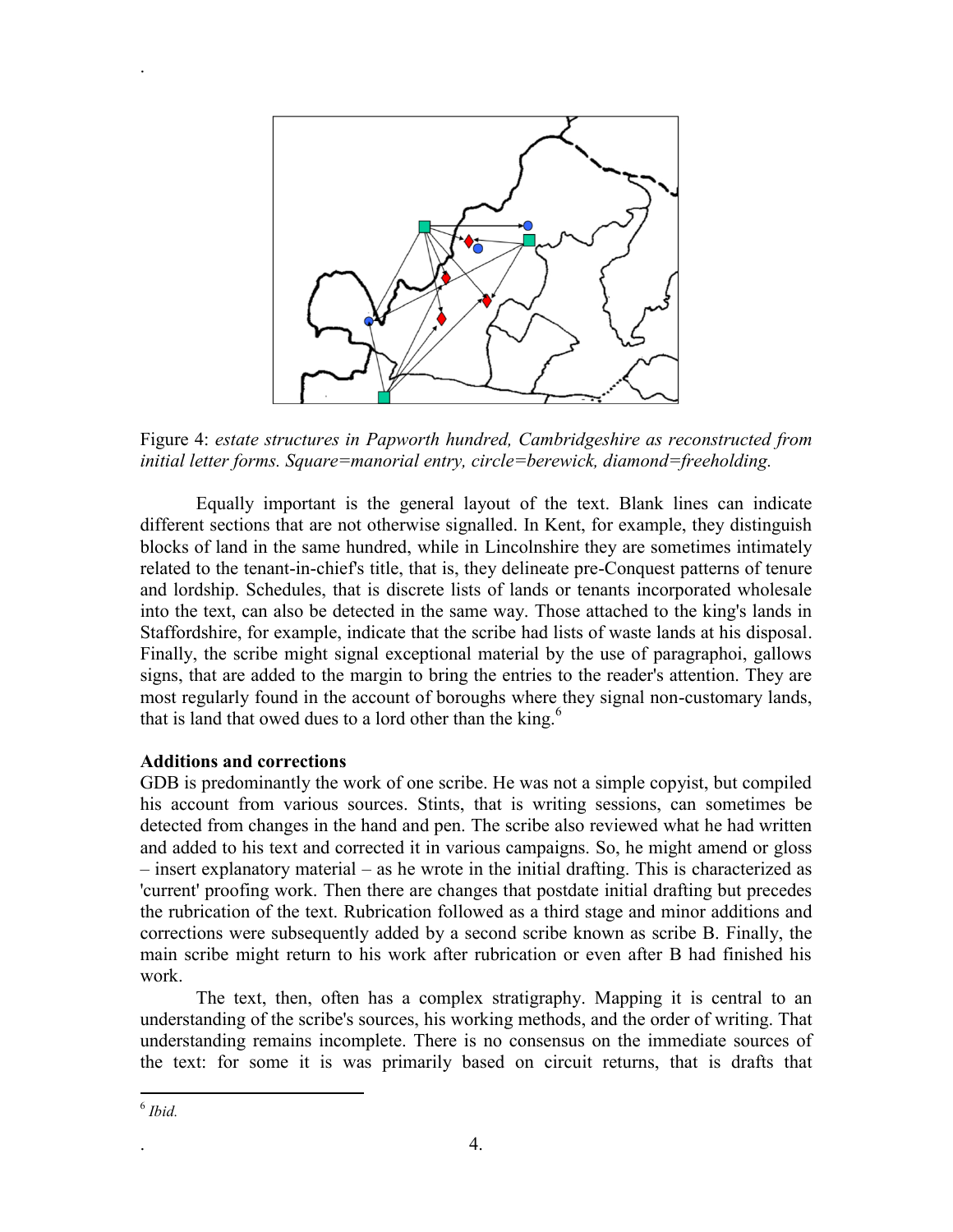encompassed a number of counties, for others the scribe drew on diverse sources, notably geographically arranged returns. In consequence, there is no agreement on scribal methods. Only in the order of writing is there some degree of common ground and there the details remain to be clarified. The new edition will provide the data on which consensus can be built.

## **The significance of textual forms**

.

All that is a preliminary to an appreciation of the scribe's developing programme. GDB was not conceived fully formed. When the scribe started with the Yorkshire folios, he had a very imperfect grasp of the nature of English society and how to represent it. A particular problem was how to deal with free men and sokemen: should they be categorized as lords or tenants? Many other issues also had to be sorted out. An understanding only gradually emerged of what was required and what was sufficient for the task in hand. It was not until about a third of the way through that the scribe settled down to a more or less standard form. In consequence the import of key concepts such as the manor changed in the course of writing.<sup>7</sup>

It follows that the meaning and significance of the information recorded in GDB depends not only on how it is recorded but also on when. Much of our understanding of regional variations in society and the economy have been based on differences in in expression in GDB. It is now clear that many such are essentially Domesday artefacts. The distribution of free holds, for example, is skewed by the scribe's waning interest in the class as he wrote. The new edition provides the information on which a reader can base a judgement at any particular point in the text.

### **Editorial additions**

 $\overline{a}$ 

The Farley text has no editorial additions apart from folio numbers. The new edition additionally supplies a number for the quire, that is the gatherings or pamphlets that make up the MS. The unique entry references of the Phillimore translation are also given to enable cross reference to other Domesday datasets and resources. None of these data are interpretative. By contrast, the identification of the hundred in which each parcel of land was situated is derived from analysis and later sources. It is, however, important for appreciating hundredal structures and sources behind the text. I am using Frank Thorn's analyses and maps that are part of the Alecto translation.

## **Encoding and publishing the text**

Printing such a massive work would of course be prohibitively expensive. Could we expect large sales for a Latin text, even with the new translation that is planned? Well, no. And, moreover, it would not be possible to represent typographically all of the information that is recorded .How, for example, would the six periods of addition and correction be represented? So, I shall be publishing the text, on open access, on the internet.

To do so, I am marking it up in eXtensible Markup Language more or less in the form recommended by the Text Encoding Initiative. XML is a digital technology for encoding documents in a form that is machine readable but also comprehensible by mere mortals. TEI, provides a standardized framework for representing historical texts amongst

<sup>7</sup> David Roffe, *Decoding Domesday*, Woodbridge 2007, 176-82.